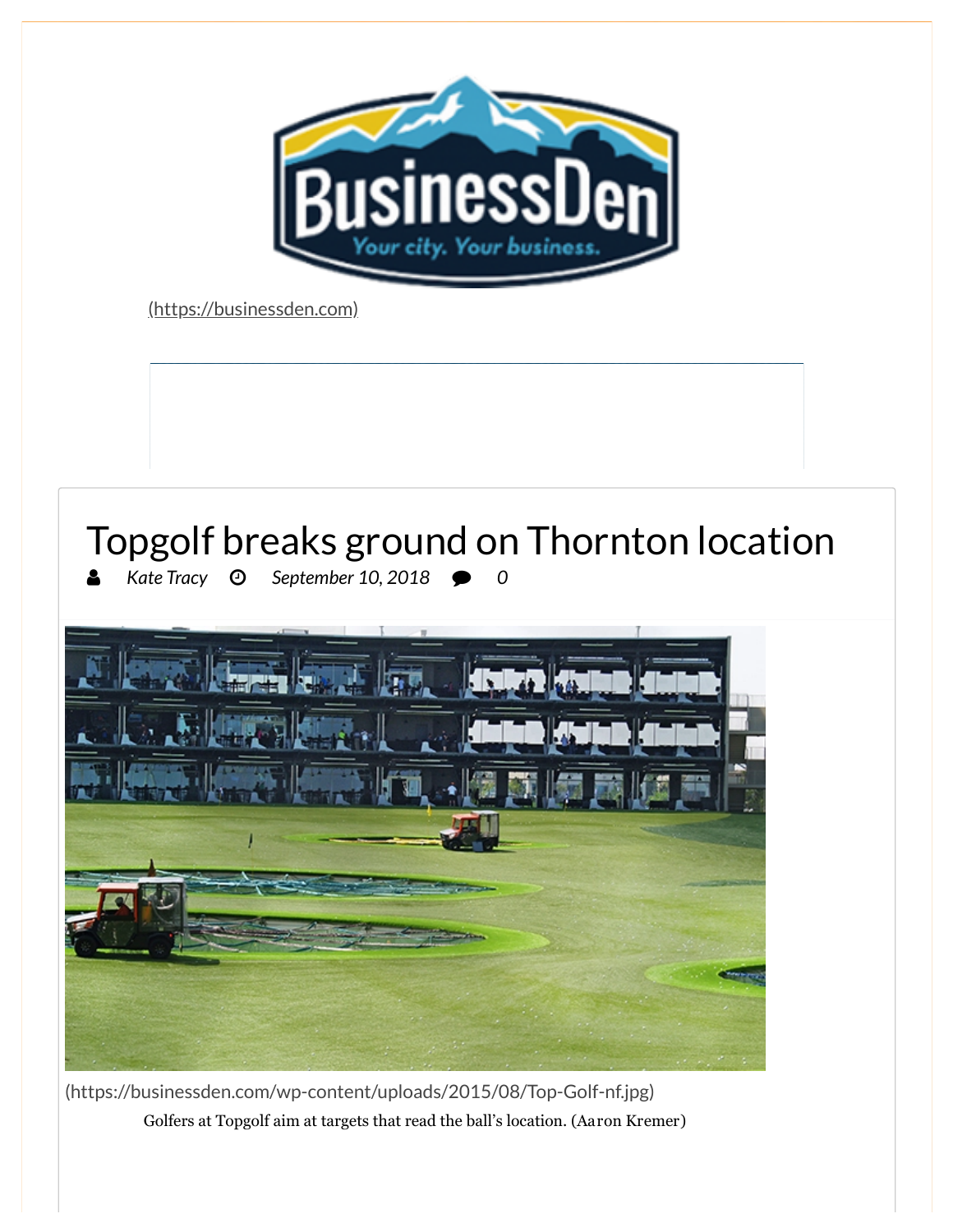Topgolf has broken ground on its long-planned Thornton location, the company's second in the metro area.

[The City of Thornton approved plans Wednesday for the golf giant's site on 13 acres at the north](https://googleads.g.doubleclick.net/pcs/click?xai=AKAOjsvKmrQf_WpE1e5kb1R8krdPLo00G_bbczaFZM4LZsHZGK7FbVDHIFmSpm9OY80e08zmNSEiEnq-ewfl886NivveFzIxlEpNZkj5k0H-5o6S3RNOqN3XuKI6XprtTbhoTECqpXk8EsEsVpVAlmQlonSLJk3bwVcWbUyJwVmH5GUOcJ0Mfi0ENvHmyxzK5lJ5Rl4ha51tmBrF0PITTx4qWR73l6KFwp168v1gfsJlBZp5JMhaGd0DucId8LGYYeXetXR57Jo&sai=AMfl-YT4Yr_FW3h9GNE-1Q5YlvIhwBnU_A3wZShHogWwOulpV2YEnKS50UCfK4jOEdPyrhwS6u_BEBRSSVSuprp1qxwdxUWdMSTAtD-V9MRe3tb7f1407LqAOJcTi4xv&sig=Cg0ArKJSzIHS5yJej0WL&adurl=https://www.efirstbank.com/products/treasury-management.htm%3Fsource%3Dbusdenoctoberwrap&nx=CLICK_X&ny=CLICK_Y)east corner of 160th Avenue and I-25, said Brian Garner, city planning manager.

A Topgolf spokeswoman said the Dallas-based company broke ground Friday, and plans to open in Thornton next year.

The approved plans show a 65,000-square-foot, three-story building overlooking the driving range, where players aim at 10 targets. The plans call for netting as high as 170 feet, and 502 parking spots.

Illinois-based Aria Group Architects is the designer on the project, and Illinois-based Arco Murray is the project manager.

Topgolf entered Colorado in 2015, when it opened in Centennial.

The search for a second location in the metro area hit some snags. The company's original Thornton site near the Thorncreek Golf Course fell through last year [\(https://businessden.com/2017/12/05/topgolf-aims-another-thornton-site/\)](https://businessden.com/2017/12/05/topgolf-aims-another-thornton-site/) after a neighbor, Lotte Radoor, sued the city twice. She claimed the property was not zoned properly for outdoor entertainment and that Topgolf's popularity, bright lights and tall netting was not welcomed by nearby residents.

Topgolf abandoned its plans for that location in November. The replacement site is four miles north and in the middle of the Larkridge development, which also includes a Costco, Floor & Decor and Sears, among other retailers. Jordon Perlmutter and Co. is the developer of Larkridge.

https://businessden.com/2018/09/10/topgolf-breaks-ground-on-thornton-location/ 2/4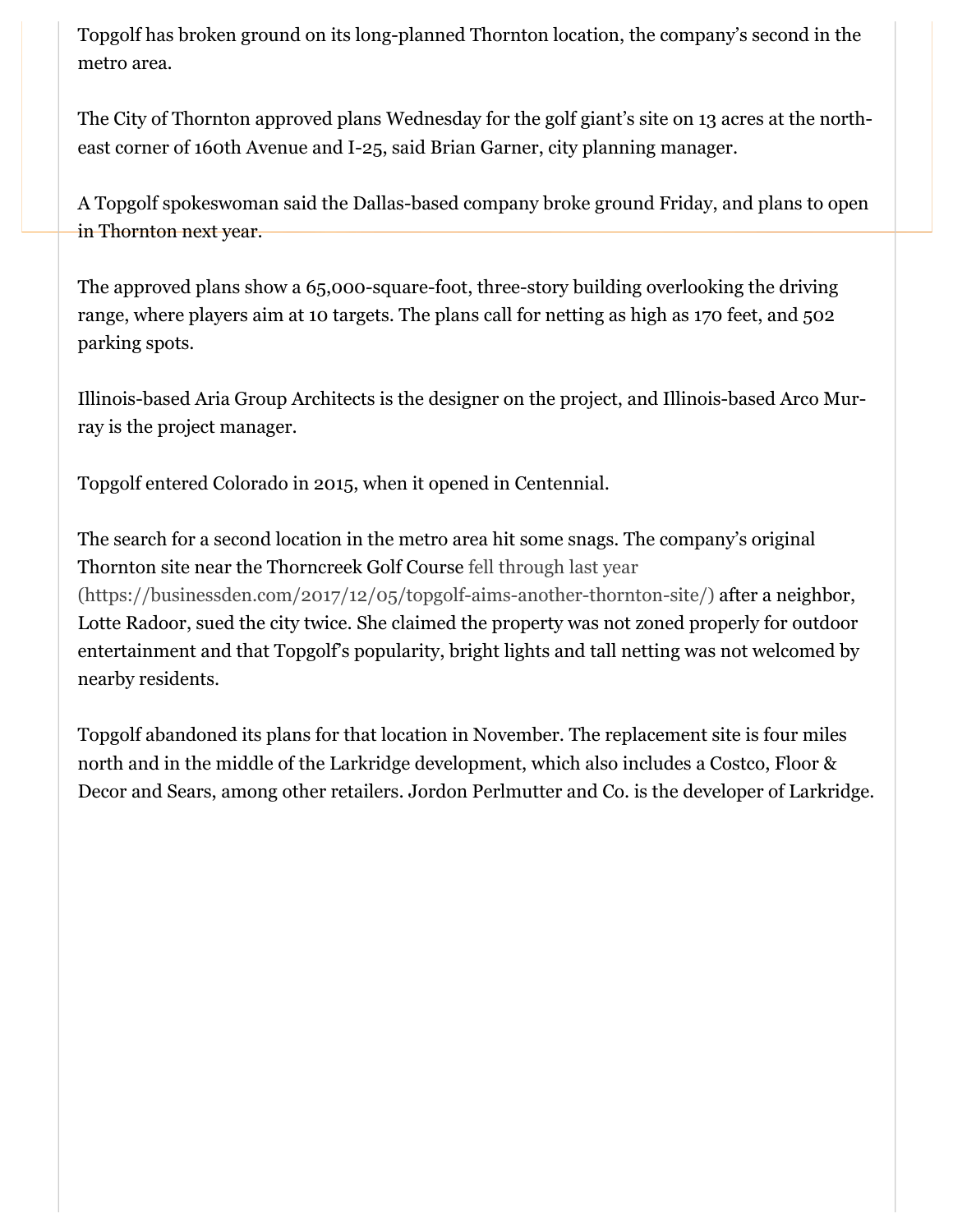

Map data ©2018 Google Imagery ©2018, DigitalGlobe, U.S. Geological Survey, USDA Farm Service Agency [Terms](https://www.google.com/intl/en/help/terms_maps.html) 200 ft

**B** POSTED IN » News [\(https://businessden.com/category/news/\),](https://businessden.com/category/news/) Sports and Recreation [\(https://businessden.com/category/sports-and-recreation/\),](https://businessden.com/category/sports-and-recreation/) Top News [\(https://businessden.com/category/top-news/\)](https://businessden.com/category/top-news/)



*AB O UT THE AUTH O R:* KAT E TRACY

(HTTPS://BUSINES[SDEN.COM/AU](https://businessden.com/author/kate-tracy/)THOR/KATE-TRACY/)

https://businessden.com/2018/09/10/topgolf-breaks-ground-on-thornton-location/ 3/4

Kate Tracy is a BusinessDen reporter who covers startups, residential real estate, fitness and the outdoors industry. She is a graduate of Corban University. Email her at

kate@BusinessDen.com.

## **Editor's Picks**

## **Leave a Reply**

Start the discussion